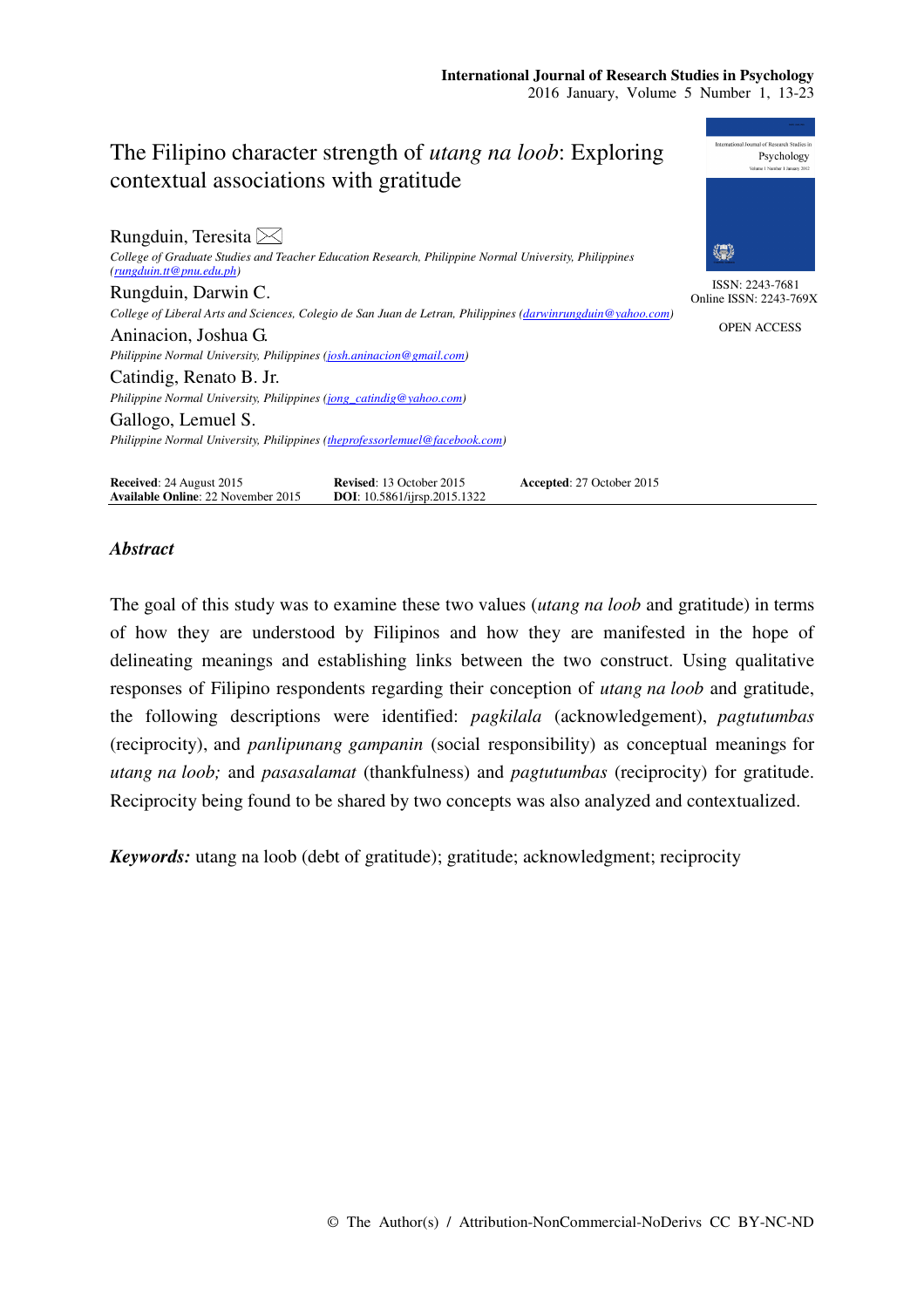# **The Filipino character strength of** *utang na loob***: Exploring contextual associations with gratitude**

#### **1. Introduction**

In Enriquez's conceptualization of Filipino social behaviors, *utang na loob* came out as one of the values that surfaces when interacting with another person (Pe-Pua & Protacio-Marcelino, 2000). Being a cultural value (Dancel, 2005), it is shared by Filipinos and given importance, especially in trying to maintain the relationship with a person who have been showing good deeds and intentions. While it is believed that *utang na loob* is indebtedness (Deloso, 2007), it is understood to be non-repayable and the demand to be acknowledged and recognized becomes an underlying expectation from the receiver and not the provider. This understanding of *utang na loob* illustrates that it may be both conditional and unconditional in nature. It is unconditional in the sense that doing good behaviors to others does not require something in return that may be equivalent or perceive to equal the demonstrated good behaviors (Dancel, 2005). It is at the same time conditional because of the implicit expectation that the good behaviors done will be continuously present at the consciousness of another individual and will be repaid later (Deloso, 2007). Consequently, *utang na loob* is supposed to function as a bolster of interpersonal relationships and ensure that bonds become stronger (Leon, 1987; Ladia, 2003), especially in a parent-child type of relationship (Gorospe, 1966; Bauzon, 1999). In this nature of relationship, the child is expected to show *utang na loob* by helping the parents in taking care of the other members of the family especially the younger siblings. Because of this nature of *utang na loob*, being not repaid directly, Dancel (2005) identified it as a source of motivation of Filipinos to do good things to others and is described to be a pillar of *kagandahan ng loob* (an inner sense of meaning to do good).

In many researches, gratitude had been used a tentative English translation of *utang na loob* (i.e. Fuentes, 2001; Deloso, 2007) in order to provide a conceptual handle, especially among foreign researchers. While there could be similarities between them in terms of their behavioral indicators, indigenous researchers have also argued about their differences, accounting for the value system that is found within the realm of one's culture (Gorospe, 1966; Dancel, 2005). In particular, Dancel (2005) differentiated *utang na loob* with gratitude in with regard the degree of emotionality. In his description, *utang na loob* can be an emotionally charged and may be interpreted within the continuum of being either positive or negative while gratitude is almost associated with positive emotions (Emmons & Shelton, 2002; Magno & Orillosa, 2012). In his study, *utang na loob* is considered more emotionally intense than gratitude.

Conceptually speaking it appears that both *utang na loob* and gratitude are similar with one another in two aspects. First, both of them spring from the good deeds by another person. This good behavior can be manifested through lending monetary debts (Deloso, 2007; Fuentes, 2001), services (Fuentes, 2001), or prayer that is answered (Gorospe, 1966). While the second aspect centers on the element of reciprocity after a good deed has been done.

In the context of *utang na loob*, the reciprocity has been described in several forms. For example, Gorospe (1966) extended the aspect of reciprocity of *utang na loob* in the relationship with God. When God intervenes and answered one's prayer, Filipinos feel that God expects them to reciprocate the granting of request by extending help similar to what God did. For Bauzon (1999), reciprocity within the context of *utang na loob* is expressed through the sharing one's income with his or her parents, especially with one's mother. In the executive report of Brown, Gardner, Stine, & Valdes (2009) for the Institute for Global Leadership, they described the reciprocity of *utang na loob* as a form of obedience to the one granting favors, requests or good deeds.

Similarly, studies on gratitude also presented the dynamics of reciprocity. Tsang (2006) found out that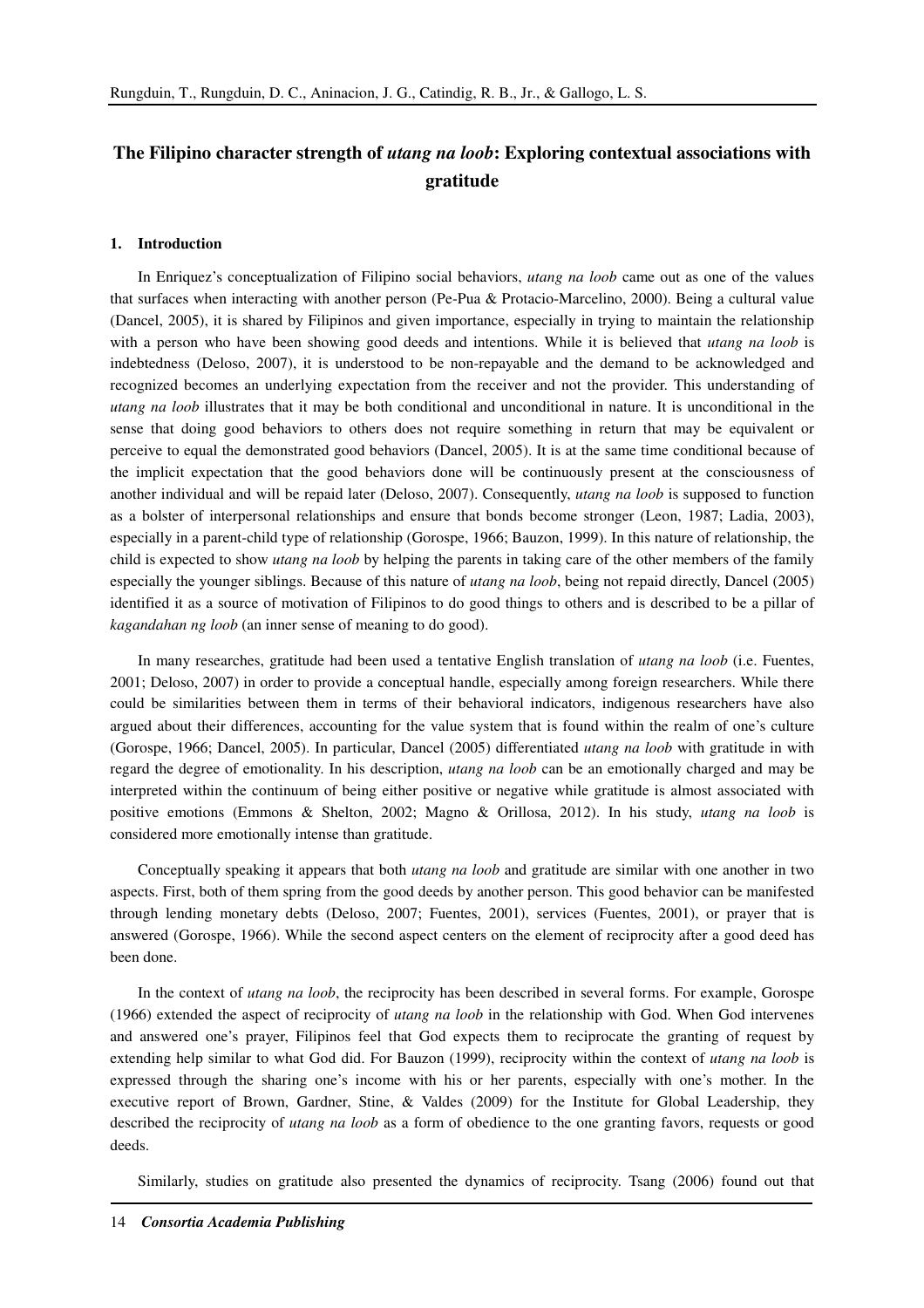grateful feelings toward the benefactor are used as bases in reciprocating the favor received. On the other hand, Alspach (2009) asserted that reciprocity in gratitude can be done to other individuals, like a surrogate, representative, or anyone who may be found suitable for this purpose. Emmons & Shelton, (2002) identified the reciporicty-gratitude link as permanent faithfulness and obligation.

Based on the studies presenting *utang na loob* and gratitude being similar in a multitude of ways, this study aimed to further understand these similarities. "Exploring contextual associations with gratitude" was used instead of "gratitude in perspective" to emphasize that the goal of the paper was to put forward that though sweeping associations are made between *utang na loob* and gratitude, there are nuances that should be acknowledged because the dimensions of understanding it within the context of Filipino interpersonal dynamics is different from generalizations Filipinos make when gratitude is concerned. And because the works regarding *utang na loob* had been philosophically argued in relation to gratitude, there seem to have a need to revisit and/or to provide new the empirical evidences that will support this claim. Hence, this research provides an updated evidence and empirical argumentation with regard to the association between the two constructs. This study aimed to examine the contexts that overlap and may exist between the two constructs especially in terms of reciprocity. Also, the investigation aimed to provide empirical support in the possible differences in the levels of understanding the two constructs taking into account the context by which they appeared to be different.

## **2. Methods**

The study used a qualitative research design. Consequently, the data obtained and analyzed were generally verbal than numerical. Most of the responses were in Filipino since there were restrictions given to the respondents with regard to the manner of responding. Since the goal of the study is to provide contexts in the nature and association of *utang na loob* and gratitude, verbal responses facilitated the achievement of that goal through important nuances in respondents' responses.

#### *2.1 Participants*

Forty-two (42) respondents answered an online form posted on a social networking site. The participants were composed of twelve (12) males and thirty (30) females. Ninety-nine percent (99%) of the participants belonged to the age bracket of 15 to 26, while the remaining one percent aged 42. The scope of the age presents the myriad of thoughts in contextualizing the two constructs. The study encompassed two (2) age groups that may reflect affective developmental changes such as those in the adolescence stage  $(15 - 20)$  and early adulthood stage  $(21 – 26)$ , with the adolescence stage representing the development of the perspectives (e.g. delineated meanings for gratitude and *utang na loob*). The early adulthood phase being where Filipinos finish formal schooling and share their salaries with their family members, represents the actualization of perspectives formed during adolescence.

# *2.2 Instrument*

The online form, which is composed of four open-ended questions aimed to seek the participants' understanding of how they define *utang na loob* and gratitude. The following questions were posted:

- 1. What is "*utang na loob*"?
- 2. How is "*utang na loob*" manifested?
- 3. What is gratitude?
- 4. How is gratitude manifested?

#### *2.3 Procedures*

The primary source of data were responses to the four questions and probing questions that aimed to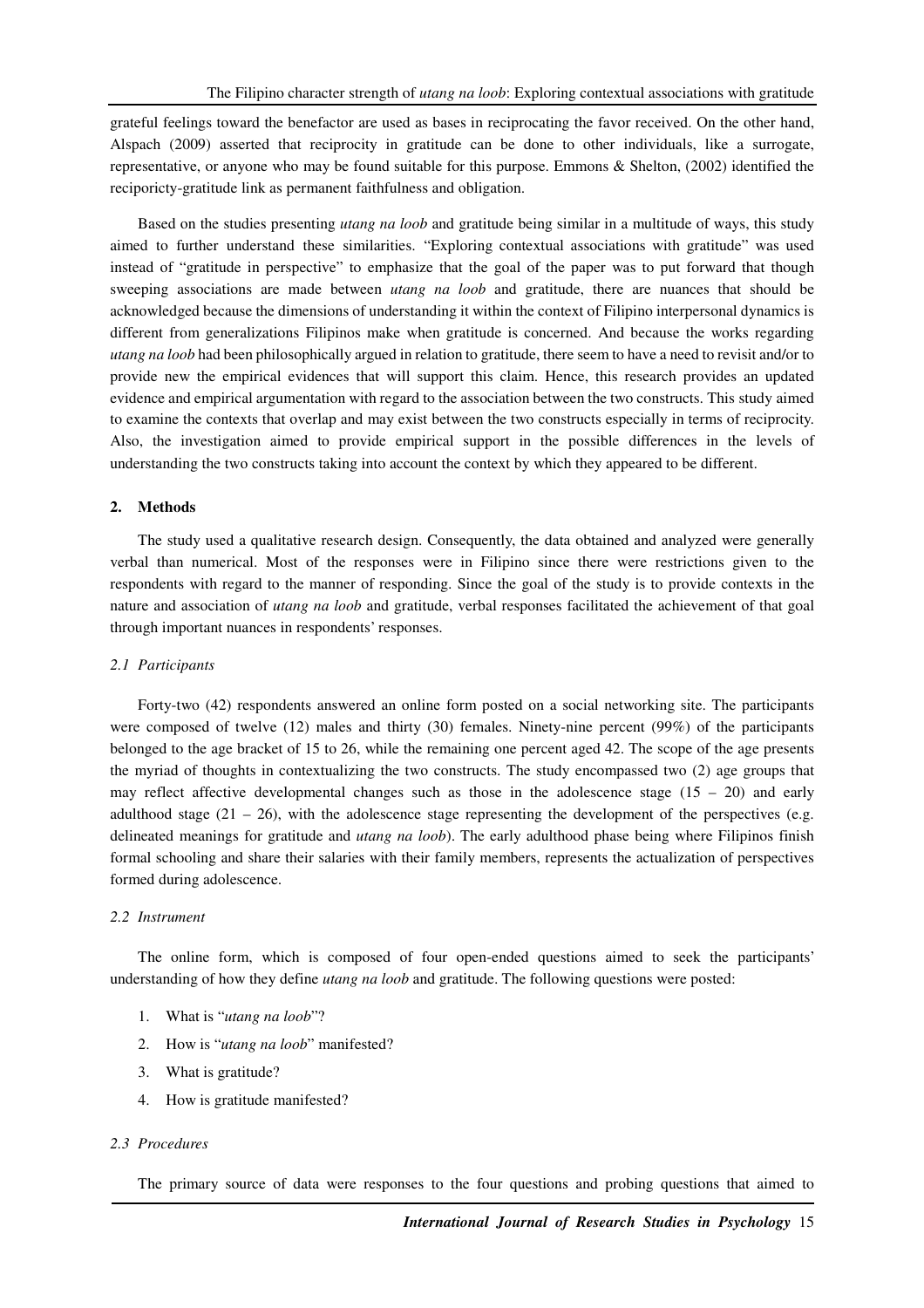elaborate the initial responses of the participants. Based on the literature search, four (4) open-ended questions were formulated and encoded using an online format. The link was posted in a social networking site, through referrals the online link was spread among internet users. Data gathering took around two weeks to complete with elaborations of answers following initial responses. After gathering data from the online users, the answers were consolidated and were written on metacards. Themes were generated from the combination and delineation of the answers. The data collected were encoded according classifying the contents of the metacards, grouping them into categories that may represent constructs, defining the categories and filtering and re-arranging conflicting and overlapping themes. Lastly, the generated themes were analyzed again by examining the responses that were combined to form it. Validity of the process was ensured by the collaborative process between and among the research team members in discussing the emerging themes.

#### **3. Results**

Responses of the participants were thematized through culling the similarities of their descriptions and expanding the indicators of *utang na loob* and gratitude. In this presentation of the results, description of the results of the thematic analysis of *utang na loob* then followed by the gratitude are put forth.

#### *3.1 Utang na loob*

The following themes came out as descriptions of the act of utang na loob: *pagkilala* (acknowledgement), *pagtutumbas* (reciprocity), and *panlipunang gampanin* (social responsibility). In terms of the three descriptions, it is the *pagbabalik* (returning of perceived favor) that surfaced in providing more dynamics in the nature *utang na loob*.

# **Pagkilala (Acknowledgement)**

The beneficiary admits and conforms to the authority of the benefactor the kindness shown when he/she was in trouble. A beneficiary recognizes the benefactor as someone he owes. The one who benefited believes that acknowledging the benefactor's kindness could be a possible way of repaying the favor extended. It is perceived to be a shame on the part of the beneficiary if he or she will not even try to make an effort in valuing the benefactor's kindness.

"Pagkilala ng isang tao sa kabutihang nagawa ng kapwa." (F, 16) *(Acknowledgement of a person for the kindness done by others.)*  "Pagpapahalaga sa isang magandang bagay na ginawa ng ibang tao para sa iyo." (M, 25) *(It is giving importance to the good deeds that others have done for you.)* 

The acknowledgement of the good deeds is usually expressed through constantly being reminded about it. By doing this, the positive behaviors of the benefactor will not be forgotten. The act of conscious remembering keeps the ties of relationship between the parties involved.

"Sa pamamagitan ng pag-alala sa mga tumulong sa'yo." (F, 23) *(Through remembering those who are helping you.)* 

"Pagtanaw mo sa nagawang mabuti sa'yo ng isang tao." (F, 18) *(Looking back to the kindness that another person have done for you.)* 

#### **Pagtutumbas (Reciprocity)**

The concept of reciprocity also surfaced and was associated in line with *utang na loob*. This includes the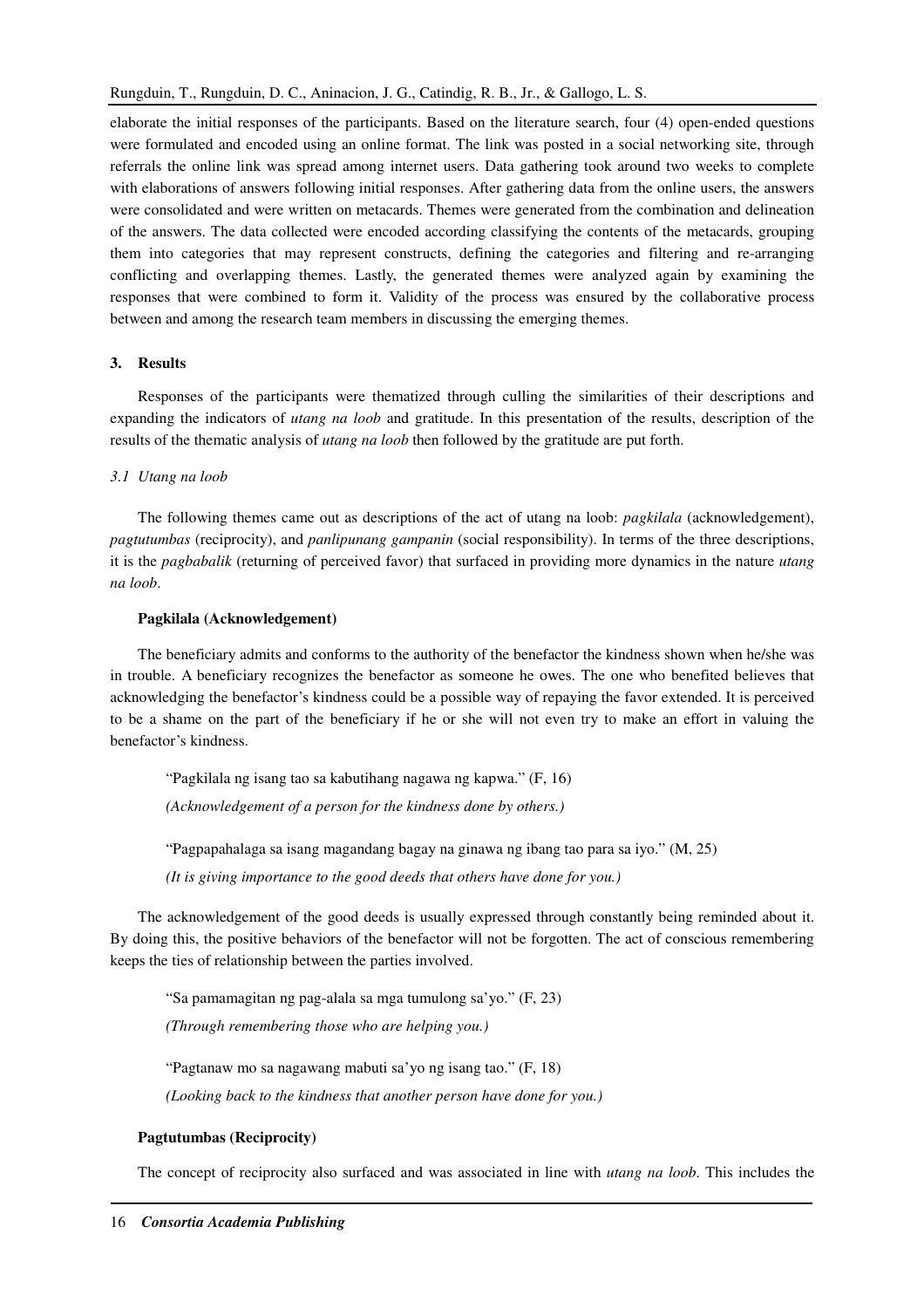give-and-take principle between the two parties (beneficiary and the benefactor). Mutual relationship in terms of giving and receiving should be established with the idea that the benefactor might ask a favor that the beneficiary should pay back in return. Consequently, the beneficiary believes that the benefactor granted a request or responded to a favor that is beyond what is expected of him and her, that is why the beneficiary would like to give back the perceived "excess" of what was given by giving something in return. The responses provided a picture of the reciprocal dimension of *utang na loob* that is done as either voluntarily or involuntary.

*Voluntary vs. involuntary dimensions* 

Establishing the process of the give-and-take relationship between the beneficiary and benefactor, the expectation of reciprocity is explicitly or implicitly expressed. When expectations are explicit, reciprocity is somehow expected from the beneficiary and it is automatically felt.

"Parang ikaw sa sarili, pakiramdam mo may utang ka sa kanya na kailangan mong mapalitan." (M, 21) *(It is a personal feeling that you have debt to another person that you need to repay.)* 

"Sukling ibinibigay mo sa pinagkakautangan mo ng malaki sa iyong buhay" (F, 17) *(It is something you give to people you are indebted of your life.)* 

"parang pabor na kailangan mong ibalik o bayaran pag tinulungan ka" (M, 19) *(It as if a favor that is considered a debt to pay when another person helped you.)* 

This involuntary dimension may also sometimes have negative implications in reciprocating to the good deeds. When the *utang na loob* is highly internalized, that is, the beneficiary feels highly indebted to the benefactor, the latter thinks it to be an obligation to repay the former. The concept of obligation puts the person blinded in terms of how to repay the *utang na loob*.

"Kahit mali ang hinihinging kapalit sa kanila ay ayos lang." (F, 22)

*(Even if what is being asked in return is wrong, it is just fine.)* 

"Kawalan ng kakayahang tumanggi dahil sa hiya at utang na loob." (F, 18)

*(Not having the freedom to refuse because of hiya [shame] and utang na loob [gratitude])* 

*Utang na loob*, on the other hand, can also be conceived as an implicit agreement between the beneficiary and the benefactor. Because the reciprocity of a good behavior is not demanded, it is then perceived to be an altruistic action. The benefactor may not necessarily express the expectation, but the beneficiary *intrinsically* feels the obligation to do good behaviors in return of the favor given by the benefactor.

"Paggawa ng pabor sa isang tao kapalit ng pabor na ginawa niya para sa' yo." (F, 15)

*(It is giving a favor to a person who have done another favor for you)* 

"Pag-iisip na kailangan ibalik ang kagandanhang loob na ginawa sa iyo." (M, 17)

*(It is the thinking of repaying another person for the good things s/he has done for you)* 

"Nasa sa iyo kung susuklian mo iyon" (M, 26)

*(It is up to you if you want to repay it)*

Noticeably, *utang na loob* can be reciprocated through different intangible manners. *Utang na loob* is described as an action that does not have any material equivalence and therefore can be repaid by any monetary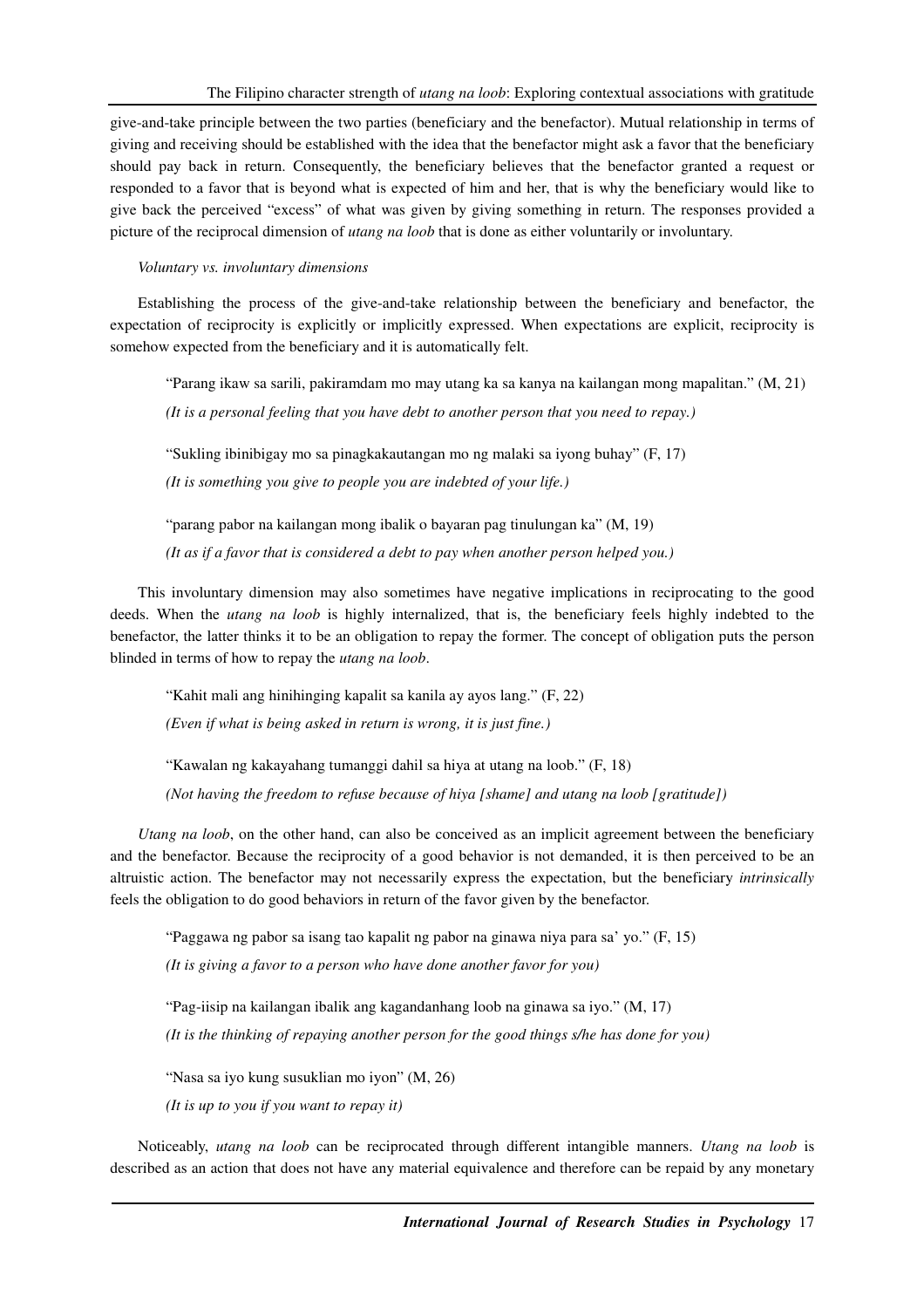or material values.

"Pagbabalik ng kabutihang nagawa o naibigay sa iyo" (M, 16) *(Doing the same positive behaviors that have been done to you)*  "Hindi ito matutumbasan ng kahit anong bagay sa mundo" (M, 15) *(It cannot measure up to anything in this world)* 

"Utang na hindi kailanman mababayaran ng pera" (F, 16) *(It is a debt that cannot be paid by any amount of money)* 

Instead, the beneficiary is expected to show positive behaviors towards the benefactor. But that is not the only response expected from the beneficiary, it also includes avoiding imposing harm, physical or psychological, to the benefactor. This behavior is particularly differentiated with people whom the person does have *utang na loob* with. The kindness, respect, and other positive interpersonal behaviors are expressed with extra effort.

"Paggawa rin ng mabuti pabalik sa taong gumawa sa'yo ng mabuti." (M, 20) *(It is also giving kindness back to the person who had shown you kindness.)* 

"Hindi paggawa ng masama sa taong gumawa ng kabutihan sa'yo." (F, 15) *(To avoid doing bad things to the person who had done good things to you.)* 

"Maging considerate sa kanya ng sobra-sobra na hindi katulad ng pakikitungo mo sa ibang tao." (M, 23) *(You will be extra considerate with that person compared with your relationship with others.)* 

#### **Panlipunang Gampanin (Social Responsibility)**

The exercise of *utang na loob* is a manifestation of the Filipino cultural values. Some of the respondents expressed their view connected to the concept of being an agent responsible in doing good for transforming the society.

"Gampanin ng bawat mamamayan sa kanyang kapwa na gumawa ng mabuti." (F, 19) *(Social responsibility of each person to his people to do good)* 

"Dahil nasa lahi ng Pilipino, naipapamalas ito sa ibang bansa." (F, 25)

*(Because it is innate to Filipinos, we should be proud of it to other nations)* 

# *3.2 Gratitude*

In terms of gratitude, the following themes came out in their descriptions of gratitude: *pasasalamat* (thankfulness) and the *kaakibat ng pagpapahalaga* (value-associated). In the conceptualization of gratitude, it is e *pasasalamat* that appeared to be central in the respondents' answers.

#### **Pasasalamat (Thankfulness)**

Gratitude is largely described as a form of showing appreciation to the benefactor. But for the respondents, having a sense of gratitude is more than verbally saying thank you, rather it provides a deeper sense of meaning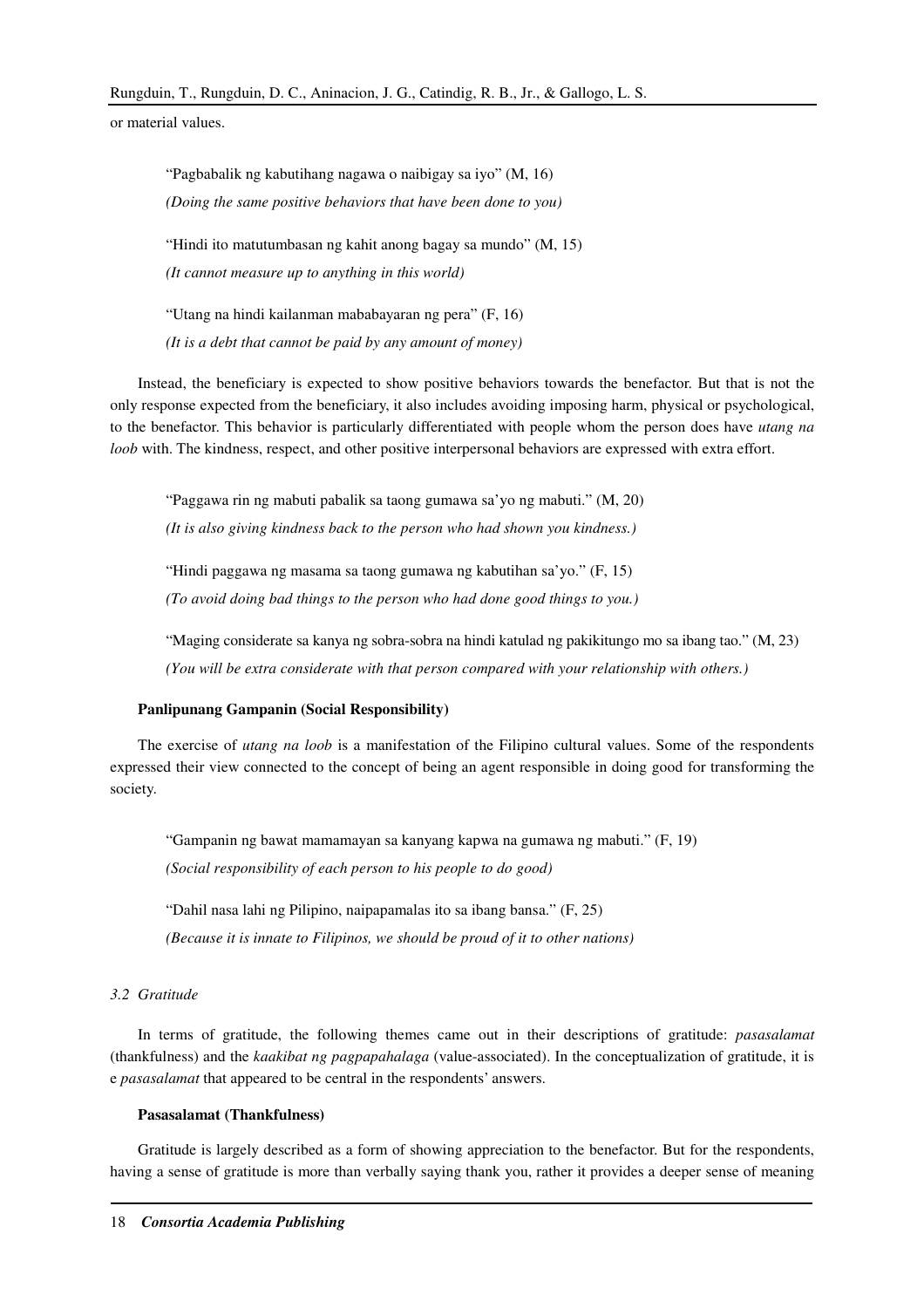for the individual who is showing gratitude.

"Salitang katulad ng pasasalamat ngunit mas malalim ang kahulugan." (F, 16)

*(Words like thank you but it does have a deeper meaning.)* 

"Mataas na antas ng pagbibigay halaga at pasasalamat." (M, 20)

*(A higher level of giving value and being thankful.)* 

Respondents also observed that gratitude poses an underlying appreciation of goodness in others and in oneself. They added that gratitude is one way of showing beneficiary's appreciation towards the kindness expressed by the benefactor.

"Gratitude is appreciation of someone who has done something desirable to you." (F, 18)

"Pagpaparamdam sa kanya ng iyong kasiyahan sa kanyang nagawa." (M, 19) *(It is making others feel how much you have appreciated what has been done)* 

# **Kaakibat ng mga pagpapahalag (value-associated)**

Gratitude has been associated with set of positive behaviors towards another person, especially those who have done good deeds towards oneself. Kindness, helpfulness, contentment were specifically identified as associated with gratitude.

Gratitude can be understood in the context of showing kind behaviors towards another person especially the one who has done a good deed to oneself. Respondents also indicated that gratitude is a way of showing how one behaves in a socially appropriate manner. It is expected that when is shown of good behavior the beneficiary is expected also to show the same rather than to show otherwise.

"Paggawa ng mabuti sa tao dahil siya ay mabuti din sa kin." (M, 19) *(Doing a good deed because s/he does the same.)* 

"Pagpapakita ng mabuting asal." (F, 17)

*(It is a way to show good manners.)* 

Another form of showing gratitude is through the conceptualization of helping another person. For the respondents, the conceptualization of gratitude is the acceptance of eventually showing helping behaviors to other people, either direct or indirectly related to the benefactor.

"Maipapakita sa pagtulong sa kapwa sa hinaharap." (F, 15) *(It can be shown by helping others in future.)*  "Pagtulong sa iba hindi man sa taong tumulong sa'yo." (F, 16) *(Helping others even if they are not the person who helped you.)* 

Lastly, gratitude is seen to be connected with the value of contentment or being happy to what one has done for and by others. By showing gratitude, the beneficiary is able to appreciate what s/he has and become willing to share them to others when needed.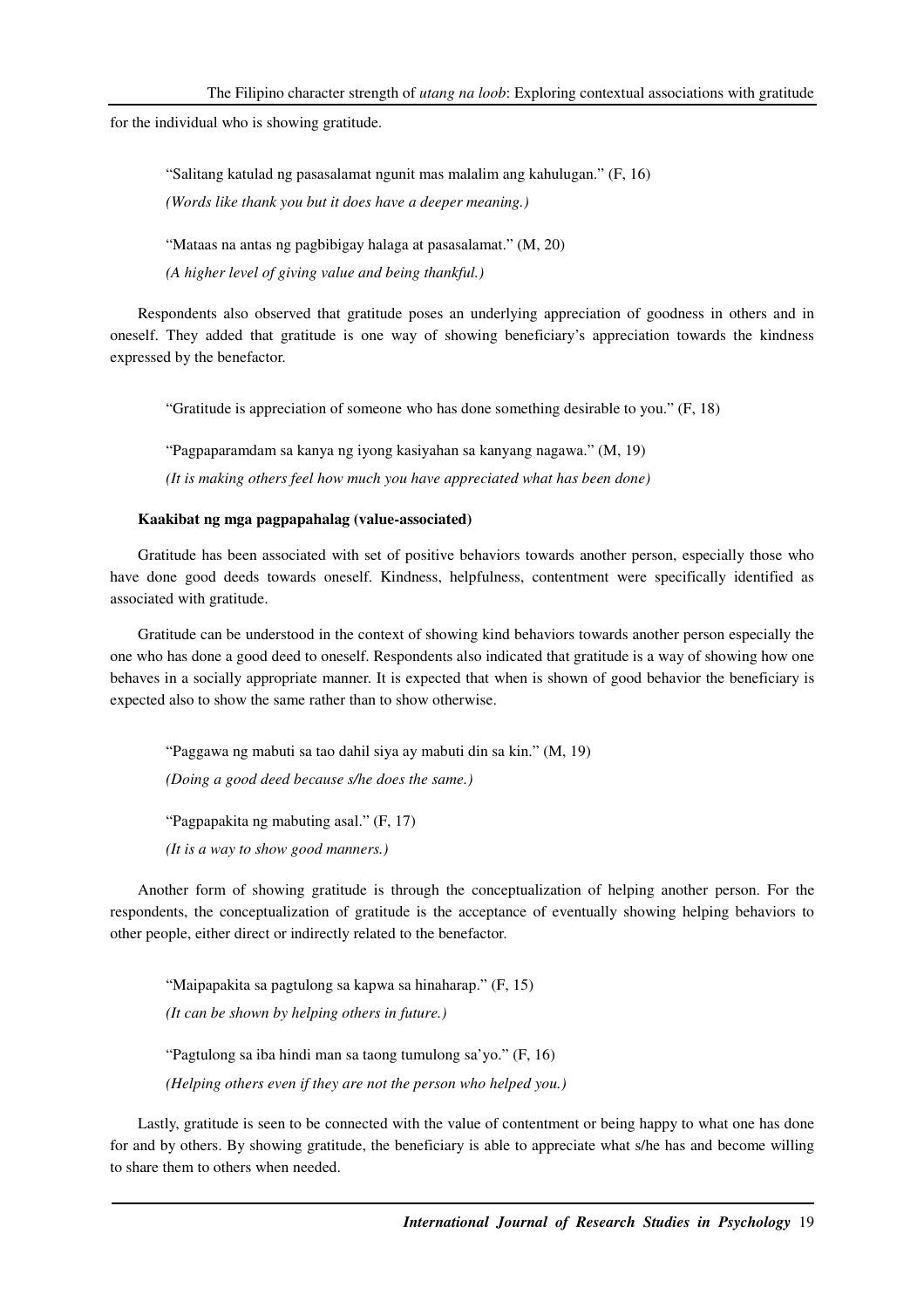"Smiling while doing something for him/her." (F, 24)

"Pagiging kuntento sa nakamit o naibigay." (F, 18)

*(Becoming contented to what have been achieved or to what have been shared.)* 

#### **Pagtutumbas (Reciprocity)**

When one feels gratitude towards others, he or she also feels the need to reciprocate such good behaviors. The reciprocity springs from the goodness of other people's behavior towards the beneficiary. The nature of reciprocity can be done a way of paying it forward in different forms and to other individuals who may not be related to the benefactor. In doing so, the positivity of helping other people multiplies.

"Pagbawi sa nagawang mabuti sa'yo ng isang tao." (M, 17) *(Making up for the good deeds of another person.)* 

"Pagbalik ng nagawa niya sa pamamagitan ng paggawa ng magandang bagay sa ibang paraan." (F, 16) *(Has the way of repaying through doing good deeds in different forms.)* 

#### **4. Comparison of** *utang na loob* **and gratitude**

It is noticeable that there are similarities in terms of how *utang na loob* and gratitude are perceived by the respondents. The manner by which the two constructs were defined, and the indicators listed showed the amount of similarities between the two concepts. Table 1 presents the summary of the themes that were generated and the corresponding definitions.

# **Table 1**

*Summary of themes and their definitions* 

| <b>Themes</b>                                | Definition                                              |
|----------------------------------------------|---------------------------------------------------------|
| Utang na loob                                |                                                         |
| Pagkilala (acknowledgement)                  | Recognition of the kindness of another person           |
| Pagtutumbas (reciprocity)                    | Indirect or direct repaying of the good deeds           |
| Panlipunang gampanin (social responsibility) | Shared social expectation to others through prosocial   |
|                                              | behaviors                                               |
| Gratitude                                    |                                                         |
| <i>Pasasalamat</i> (thankfulness)            | Deep sense of appreciation of another's positive action |
| <i>Pagtutumbas</i> (reciprocity)             | Multiplication of good deeds by helping other people    |

In the table above, it is clear that utang na loob and gratitude share significant similarities, specifically in the context of showing appreciation of the kindness of another person and reciprocal expectations. Even through gratitude was described as showing a deeper sense of appreciation; it can also be seen as way of acknowledging the person's kindness. Likewise, the reciprocity of the two describes the "paying-it-forward" principle. Responses of the participants, likewise, directly associate one with another by describing the concept using the other concept. For example, in describing what utang na loob is, some used the word gratitude to articulate what they wanted to say.

"A sense of gratitude." (F, 22)

"Parang (something like) 'debt of gratitude'." (M, 23)

"Paying the debt of gratitude." (F, 16)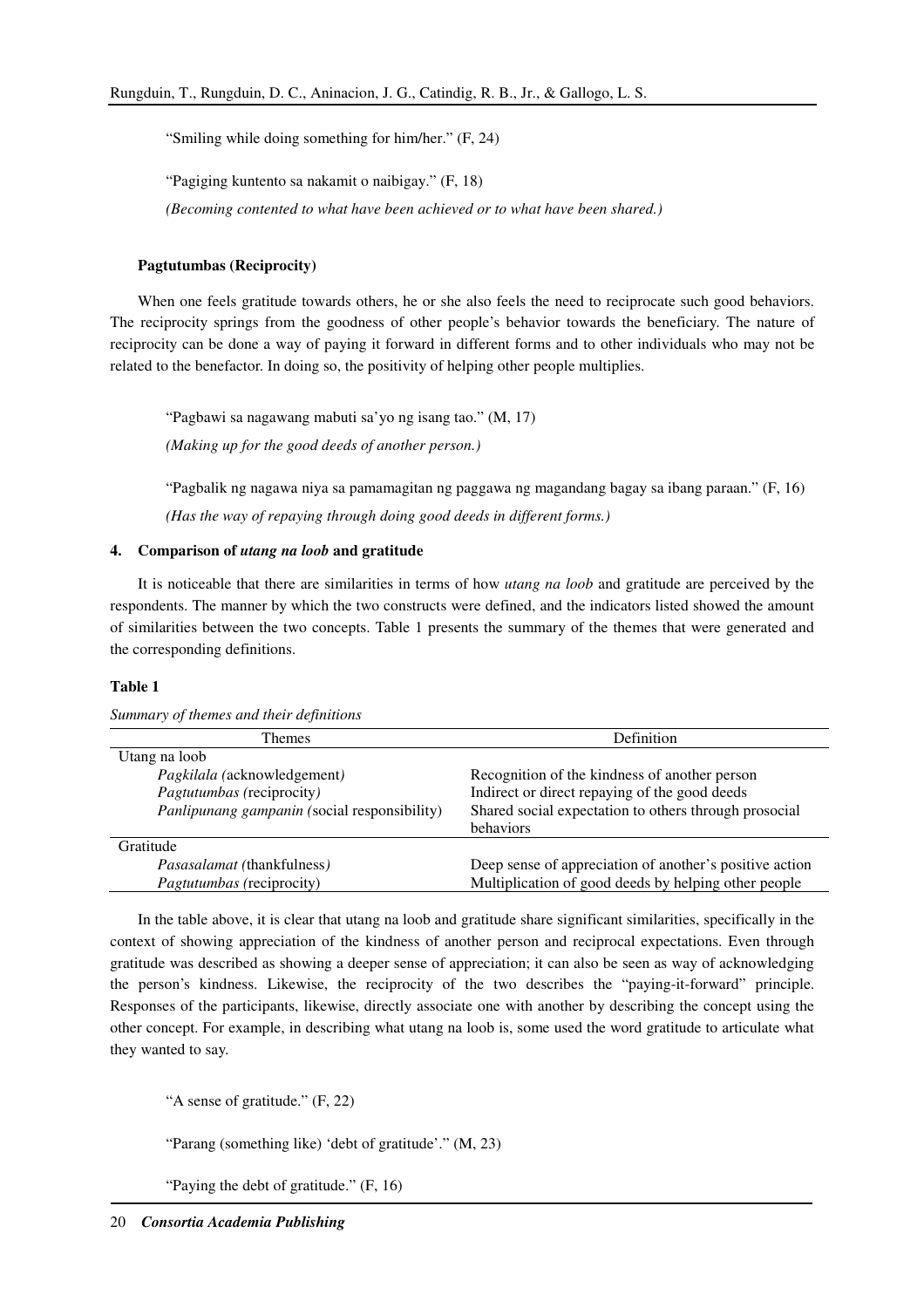In the same manner, gratitude was described using utang na loob as their central thought.

"Pagtanaw ng utang na loob." (M, 15) *(Debt of gratitude)*  "Same as utang na loob." (F, 18) "Parang paggawa din ng utang na loob." (F, 24) *(Almost the same as doing utang na loob.)* 

Table 1 also presents that *panlipunan gampanin* or social responsibility differentiates the two concepts. *Utang na loob* is an expected behavior that is to be given to the person who have done a great deal of helping behavior another person. It is considered to be the appropriate reaction that one must carry out in order to be worthy of such good deed. Although this social responsibility cannot really be conceived as exclusive to *utang na loob*. As described above, gratitude is also illustrated as the socially appropriate response when a person has done positive behavior towards another person. However, this social appropriateness of gratitude springs as a manifestation of thankfulness and not so much from social pressure.

#### **5. Discussion**

The objective of this paper was to conceptually evaluate gratitude and *utang na loob*. In the advent of positive psychology as a perspective in highlighting the strength of person's characters, it also becomes imperative to also evaluate similar constructs that are found in different cultural orientation like of the Philippines. This research embarked on the premise that gratitude can be an equivalent construct of *utang na loob* while it is considered culturally unique characteristics of Filipinos. Although there could be differences between the two, these residual differences can be accounted to cultural variances.

This study found similarities in the exercise of *utang na loob* and gratitude. First, is it found that *utang na loob* and gratitude centrally work on the concept of reciprocity. Results indicate that there are explicit and implicit expectations that a good deed will be repaid. This reciprocity can actually be done in many ways and in many forms. Such that reciprocity can be done directly or indirectly to the benefactor (Alspach, 2009) or it can be done through tangible or intangible representations. The reciprocity, however, found in this study is mostly described in the form of doing kindness towards another person and less to the benefactor. This first realization leads to the second finding which is describing *utang na loob* and gratitude as a form of showing appreciation towards another person's good deeds as a form of appropriately responding to such kindness (Mathews & Green, 2010). Both constructs, in this light, implies that in doing a good behavior for another person, appreciation can be more than saying thank you and instead these good behaviors bring out the goodness of another person.

The rate of thankfulness has sometimes been manipulated and misinterpreted. This can be evident in the present situation of the Filipino community. Problems arise as we tend to become submissive to the problems the society has been facing all along. The concept of '*utang na loob'* in gratitude has made the society have a strong disposition on how the process of thanking or being thankful be addressed. However, Cohen (2006) identified that indebtedness is not always negative, instead it can positive depending on how it culturally framed.

Figure 1 shows the relationship of themes generated in contextualizing utang na loob. The interaction process on how the construct of *utang na loob* is perceived by many Filipinos reveal that acknowledgement (*pagkilala)* comes before all the others -as the beneficiary receives the goodwill at the same time feel the need to evoke recognition even if the incurred kindness demands no repayment. There is a need for both benefactors and beneficiaries to acknowledge what has been done (i.e. helped siblings to be sent off to college, provided assistance in being recommended to a job, assisted another during emotional difficulties) to relieve one of a need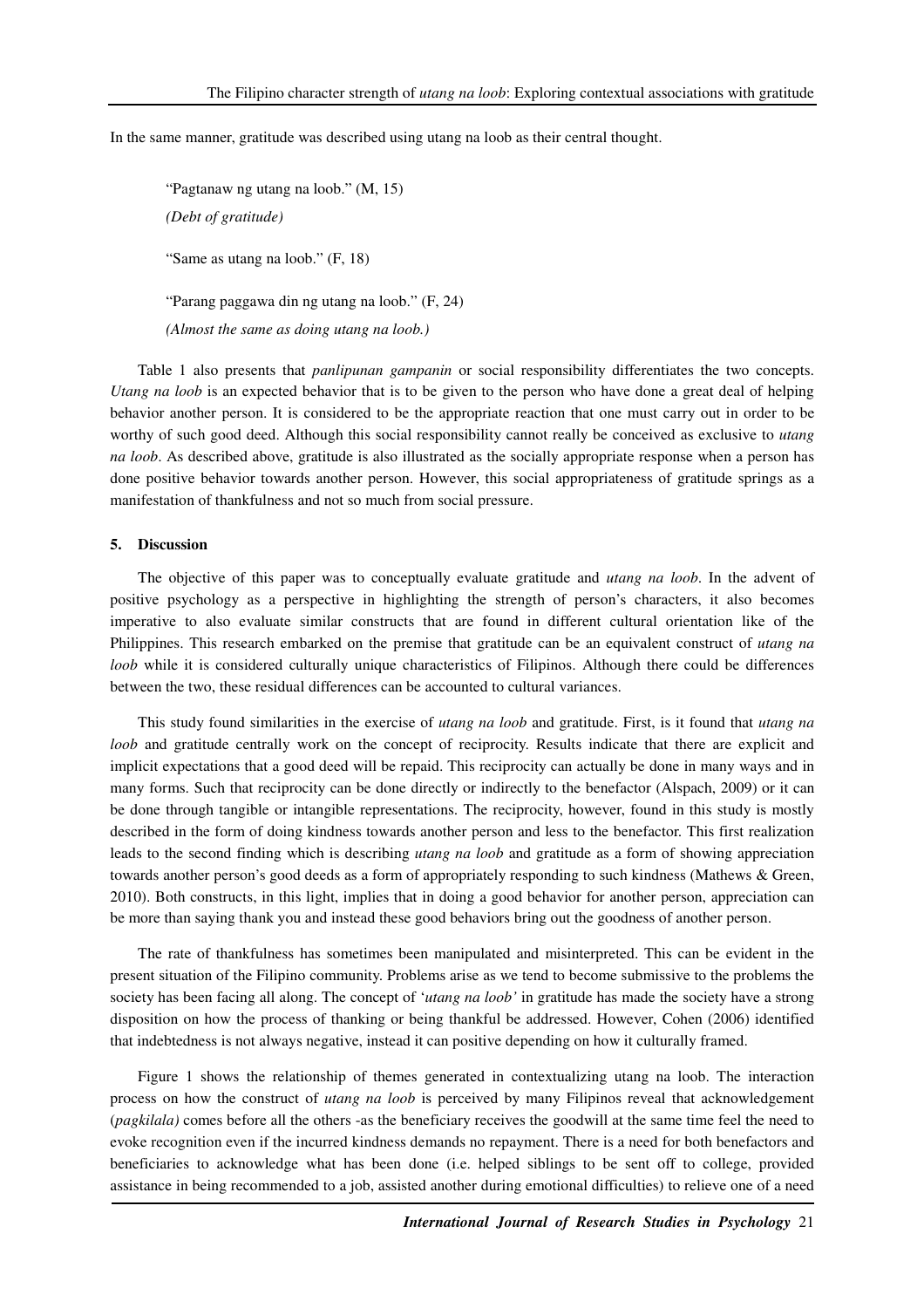that should be fulfilled.



*Figure 1*. Relationship between themes in contextualizing *Utang na Loob*

On the other hand, *utang na loob* functions as an interpersonal and social norm become a social responsibility (*panlipunang gampanin*). A collaborative expectation of people does not necessarily consider the benefactor to receive expected terms of repayment but rather, prosocial behavior as part of the community is much anticipated from the beneficiary. In effect, it is understood that *utang na loob* is a communal trait that is seen between those who helped and those who were helped. There are no obligations to return the favor but the social demands of returning the good deed becomes salient. In general, reciprocity (*pagtutumbas*) manifests through its value of repaying. In this context, it is extremely important for the beneficiary to know how to express his sense of *utang na loob* in repaying kindness, no matter if the action is voluntary or involuntary; direct and indirectly towards the benefactor.

The findings also present that *utang na loob* is multilayered extending from acknowledging, without necessarily repaying the person who gave the favor, to a social concern, which emphasizes the value indicative of social responsibility. By bearing different faces and forms, *utang na loob*, becomes an integral part in maintaining interpersonal relationships in the psychological level and social order in the sociological/political perspective. Interestingly, the two developmental stages sampled did not differ in their contextualizations of *utang na loob* which strengthens the notion that the concept of *utang na loob* cuts across ages. The arguments above, posit that *utang na loob* does not function on wanting to say thank you but becomes a strong value in the Filipino contexts of what relationships are, and how it becomes stronger. On the other hand, gratitude is seen as being thankful and giving back in return and becomes an emotional and cognitive arm of *utang na loob*. The question lies in whether *utang na loob* and gratitude are separate? One and the same? Or a function of the other? The perspectives posed that they may parallel with one another, with *utang na loob* bearing more weight in the demonstration of the face of gratitude when it cuts across families, friends, people in authority and how Filipinos function in relation to people they meet, whether they are also Filipinos or not. *Utang na loob's* social function places it as a group or communal value while gratitude is more internal and individual.

Having found these findings, there are still a lot of things to explore in the conceptual parameters of the two concepts. First, the clarification of different forms of reciprocity that is given to different types of favors will explicate wide range of conceptualization of *utang na loob* and so as gratitude. Second, the development and validation of objective measure for the tendency to experience *utang na loob* can provide a support to the findings of this study. Third, discussions of *utang na loob* in classrooms may include knowing whom to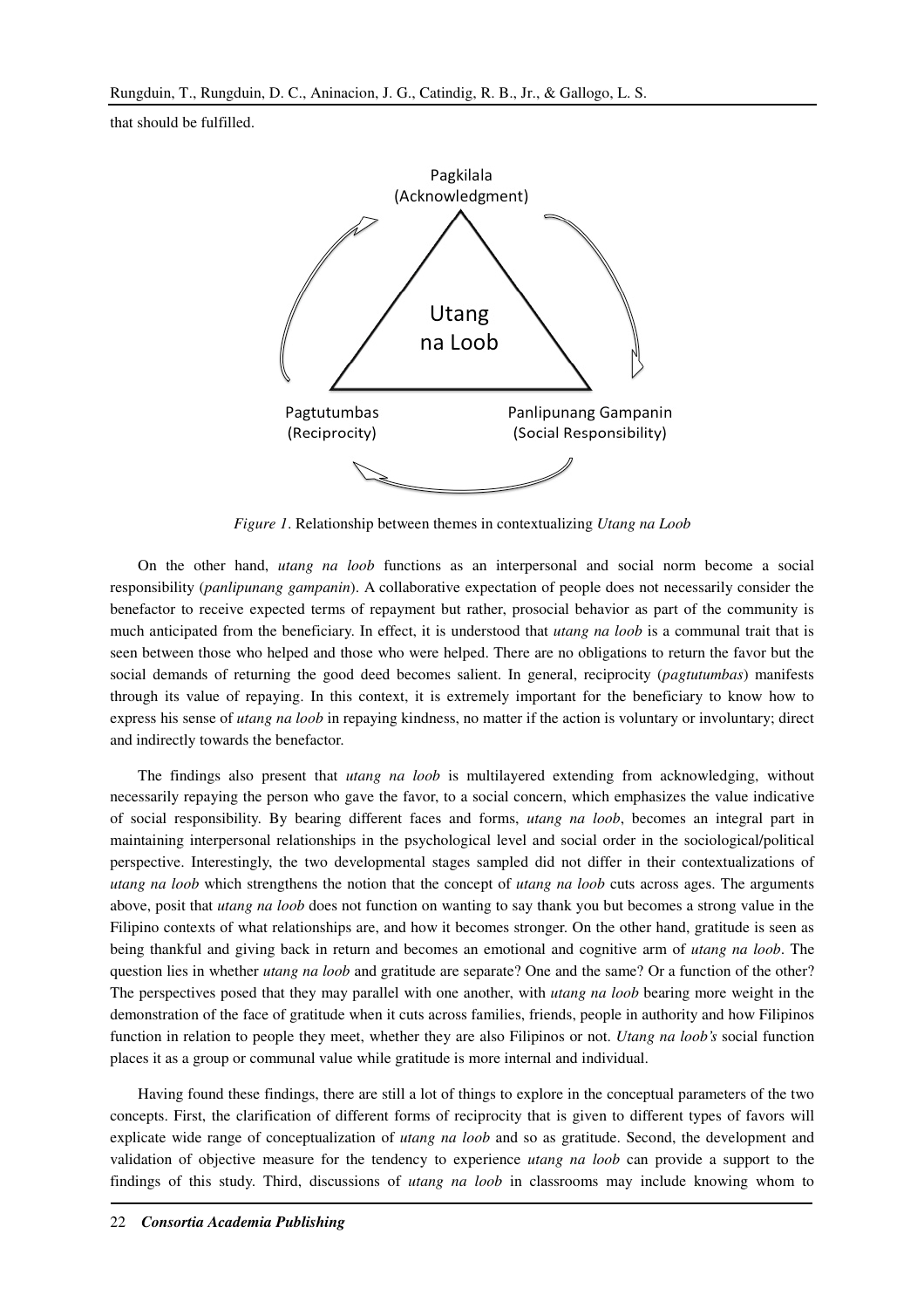acknowledge, the social responsibility that those with *utang na loob* are culturally expected to demonstrate, and the importance of reciprocity in relation to the emotional investment given in the process of showing the benefitting action. Likewise, classroom activities can be engineered towards acknowledging *utang na loob* as a Filipino character-trait that should be valued and considered as an integral process in enhancing and strengthening interpersonal relationships.

To conclude, cognizant of the strong arm of positive psychology and gratitude as one of the character strengths, the Filipino value of *utang na loob* has its place in expounding on and giving gratitude a cultural perspective. When indigenization of concepts parallels the strengthening of theories and constructs, *utang na loob* places itself as an integral component in ensuring social transactions that takes into account acknowledging what was received, indirectly or directly repaying the person who gave something depending on the emotional attachment, and demonstrating the value as a function of social responsibility.

# **6. References**

- Alspach, G. (2009). Extending the tradition of giving thanks recognizing the health benefits of gratitude. *Critical Care Nurse, 29*(6), 12-18. http://dx.doi.org/10.4037/ccn2009331
- Bauzon, L. E. (1999). Filipino-Japanese Marriages. *Philippine Studies, 47*(2), 206-223.
- Brown, B., Gardner, M., Stine, K., & Valdes, C. (2009). *Utang na loob (deeply indebted): The "MCC effect" and culture of power in the Philippines.* Institute for Global Leadership, Tufts University.
- Cohen, A. B. (2006). On gratitude. *Social Justice Research, 19*(2), 254-276. http://dx.doi.org/10.1007/s11211-006-0005-9
- Dancel, F. (2005). Utang na loob: A philosophical analysis. In R. Gripaldo (Ed.), *Filipino cultural traits* (pp. 109-128). US: Council for Research in Values and Philosophy.
- Deloso, L. S. (2007). Understanding the grounds of debts of good will: A Filipino concept of "utang na loob". *Kinaadman , 18*(2).
- Emmons, R. A., & Shelton, C. M. (2002). Gratitude and the science of positive psychology. In C. R. Snyder, & S. J. Lopez (Eds.), *Handbook of positive psychology* (pp. 459-471). New York: Oxford University Press.
- Fuentes, M. A. (2001). *Utang na Loob: The Filipino schema of giving and returning*. Unpublished masteral thesis. Saint Louis University.
- Gorospe, V. R. (1966). Christian renewal of Filipino values. *Philippine Studies, 14*(2), 191-227.
- Ladia, L. D. (2003). *Utang na loob: A model for understandimg Filipino moral life in the light of Charles E. Curann's relationality – responsibility framework*. Unpublished masteral thesis. Saint Louis University.
- Leon, C. T. (1987). Social categorisation in Philippine organisations: Values toward collective identity and management through intergroup relations. *Asia Pacific Journal of Management, 5*(1), 28-37. http://dx.doi.org/10.1007/BF01712573
- Magno, C., & Orillosa, J. (2012). Gratitude and achievement emotions. *Philippine Journal of Counseling Psychology, 14*(1), 29-43.
- Mathews, M. A., & Green, J. D. (2010). Looking at me, appreciating you: Self-focused attention distinguishes between gratitude and indebtedness. *Cognition & Emotion, 24*(4), 710-718. http://dx.doi.org/10.1080/02699930802650796
- Pe-Pua, R., & Protacio-Marcelino, E. A. (2000). Sikolohiyang Pilipino (Filipino psychology): A legacy of Virgilio G. Enriquez. *Asian Journal of Social Psychology, 3*(1), 49-71. http://dx.doi.org/10.1111/1467-839X.00054
- Tsang, J.-A. (2006). Gratitude and prosocial behaviour: An experimental test of gratitude. *Cognition & Emotion, 20*(1), 138-148. http://dx.doi.org/10.1080/02699930500172341